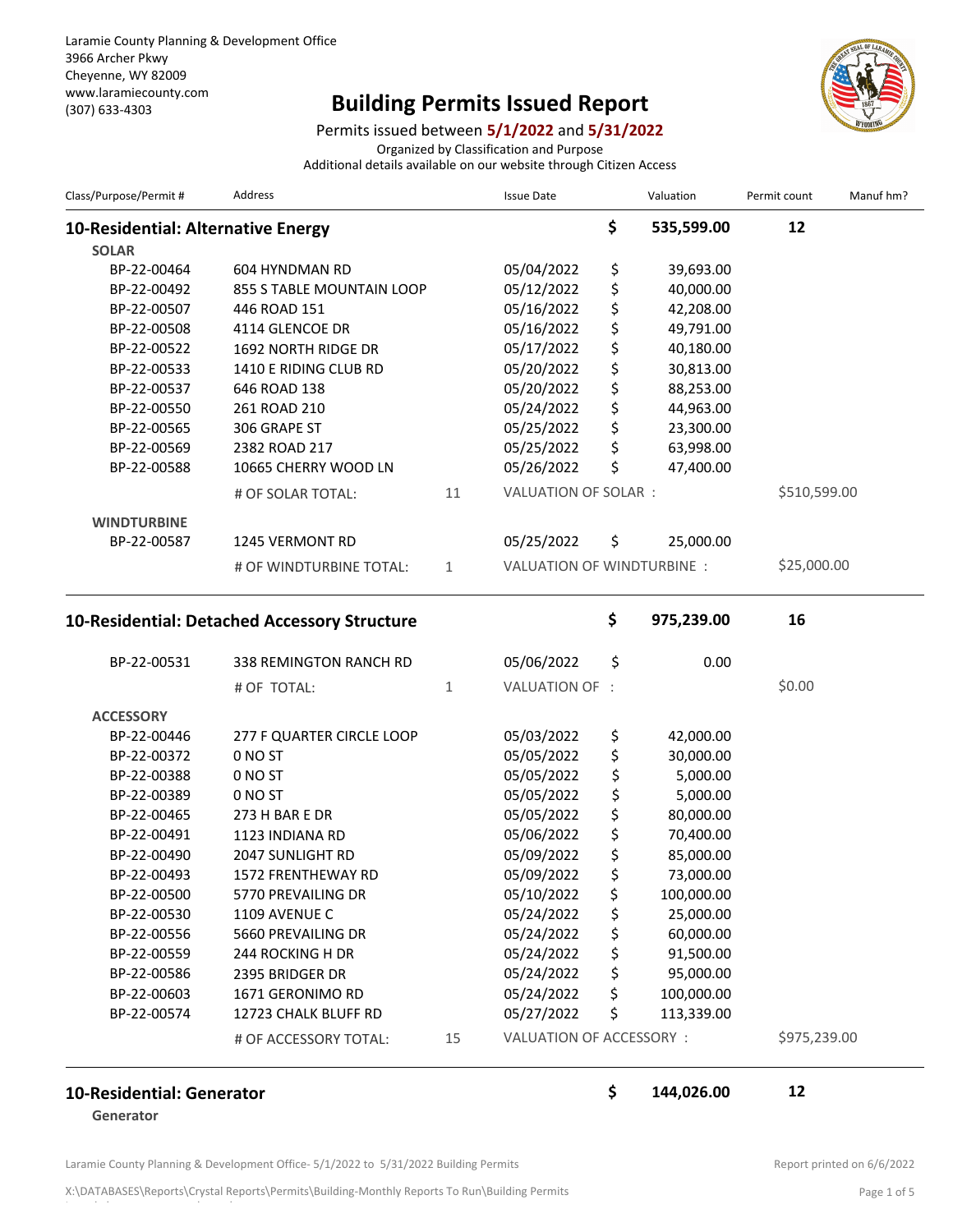| Class/Purpose/Permit#              | Address                                     |    | <b>Issue Date</b>              | Valuation                        | Permit count   | Manuf hm? |
|------------------------------------|---------------------------------------------|----|--------------------------------|----------------------------------|----------------|-----------|
| <b>10-Residential: Generator</b>   |                                             |    |                                | \$144,026.00                     | 12             |           |
| Generator                          |                                             |    |                                |                                  |                |           |
| BP-22-00505                        | 1470 FIRE STAR DR                           |    | 05/04/2022                     | \$16,341.00                      |                |           |
| BP-22-00509                        | 1411 NORTH STAR LOOP                        |    | 05/04/2022                     | \$15,460.00                      |                |           |
| BP-22-00512                        | 273 F QUARTER CIRCLE LOOP                   |    | 05/04/2022                     | \$9,000.00                       |                |           |
| BP-22-00504                        | 7311 COX RD                                 |    | 05/05/2022                     | \$15,655.00                      |                |           |
| BP-22-00520                        | 10711 E POLO PLATE                          |    | 05/05/2022                     | \$13,500.00                      |                |           |
| BP-22-00557                        | 3054 LYNX RD                                |    | 05/16/2022                     | \$11,089.00                      |                |           |
| BP-22-00558                        | 158 ROAD 210                                |    | 05/16/2022                     | \$13,897.00                      |                |           |
| BP-21-00867-01                     | 9614 KNOWLWOOD RD                           |    | 05/17/2022                     | \$6,782.00                       |                |           |
| BP-22-00570                        | 9906 FOX RIDGE DR                           |    | 05/17/2022                     | \$9,800.00                       |                |           |
| BP-22-00571                        | 1104 WEATHERBY DR                           |    | 05/17/2022                     | \$9,700.00                       |                |           |
| BP-22-00601                        | 1664 N ROCKAWAY CT                          |    | 05/23/2022                     | \$8,000.00                       |                |           |
| BP-22-00596                        | 1497 FIRE STAR DR                           |    | 05/24/2022                     | \$14,802.00                      |                |           |
|                                    | # OF Generator TOTAL:                       | 12 | <b>VALUATION OF Generator:</b> |                                  | \$144,026.00   |           |
| 10-Residential: Master Plan Review |                                             |    |                                | \$285,525.00                     | $\overline{2}$ |           |
| <b>MASTER PLAN</b>                 |                                             |    |                                |                                  |                |           |
| BMP-22-00541                       | 0 NO ST                                     |    | 05/23/2022                     | \$161,595.00                     |                |           |
| BMP-22-00545                       | 0 NO ST                                     |    | 05/23/2022                     | \$123,930.00                     |                |           |
|                                    | # OF MASTER PLAN TOTAL:                     | 2  |                                | <b>VALUATION OF MASTER PLAN:</b> | \$285,525.00   |           |
| <b>NEW</b>                         | 10-Residential: New Single Family Residence |    |                                | \$3,895,441.00                   | 20             |           |
| BP-22-00450                        | 4012 BLACK JACK BLVD                        |    | 05/02/2022                     | \$166,196.00                     |                |           |
| BP-22-00454                        | 2370 ROAD 217                               |    | 05/03/2022                     | \$292,132.00                     |                |           |
| BP-22-00461                        | 4834 ROAD 217                               |    | 05/06/2022                     | \$93,636.00                      |                | true      |
| BP-22-00477                        | 1729 ROAD 136                               |    | 05/09/2022                     | \$185,120.00                     |                |           |
| BP-22-00478                        | 1741 ROAD 136                               |    | 05/09/2022                     | \$171,120.00                     |                |           |
| BP-22-00479                        | 1297 TENNESSEE RD                           |    | 05/09/2022                     | \$155,488.00                     |                |           |
| BP-22-00495                        | 579 LEWIS GORDON RD                         |    | 05/10/2022                     | \$153,676.00                     |                |           |
| BP-22-00510                        | 0 NO ST                                     |    | 05/10/2022                     | \$287,620.00                     |                |           |
| BP-22-00337                        | 4511 SUNSET MOUNTAIN RD                     |    | 05/12/2022                     | \$262,192.00                     |                |           |
| BP-22-00538                        | 2338 ROAD 217                               |    | 05/20/2022                     | \$339,640.00                     |                |           |
| BP-22-00544                        | 4939 ROAD 201                               |    | 05/20/2022                     | \$111,012.00                     |                |           |
| BP-22-00382                        | 1061 SHAVER RD                              |    | 05/23/2022                     | \$293,999.00                     |                |           |
| BP-22-00542                        | 1732 ROAD 136                               |    | 05/23/2022                     | \$161,595.00                     |                |           |
| BP-22-00543                        | 1714 ROAD 136                               |    | 05/23/2022                     | \$161,595.00                     |                |           |
| BP-22-00546                        | 1740 ROAD 136                               |    | 05/23/2022                     | \$123,980.00                     |                |           |
| BP-22-00548                        | 2350 SILVER GATE WAY                        |    | 05/23/2022                     | \$218,360.00                     |                |           |
| BP-22-00560                        | 1733 ROAD 136                               |    | 05/24/2022                     | \$199,520.00                     |                |           |
| BP-22-00564                        | 1723 ROAD 136                               |    | 05/24/2022                     | \$185,120.00                     |                |           |
| BP-22-00566                        | 1747 ROAD 136                               |    | 05/24/2022                     | \$171,120.00                     |                |           |
| BP-22-00590                        | 3632 SKY RIDGE RD                           |    | 05/27/2022                     | \$162,320.00                     |                |           |
|                                    | # OF NEW TOTAL:                             | 20 | VALUATION OF NEW :             |                                  | \$3,895,441.00 |           |
|                                    | 10-Residential: Plumb, Mech, Electr, Gas    |    |                                | \$199,415.40                     | 41             |           |
| <b>ELECTRICAL</b>                  |                                             |    |                                |                                  |                |           |
| BP-22-00502                        | 3008 TERRY RD LOT 2                         |    | 05/03/2022                     | \$2,500.00                       |                |           |
| BP-22-00511                        | 3904 MCKINNEY DR                            |    | 05/03/2022                     | \$3,500.00                       |                |           |

Laramie County Planning & Development Office- 5/1/2022 to 5/31/2022 Building Permits Report printed on 6/6/2022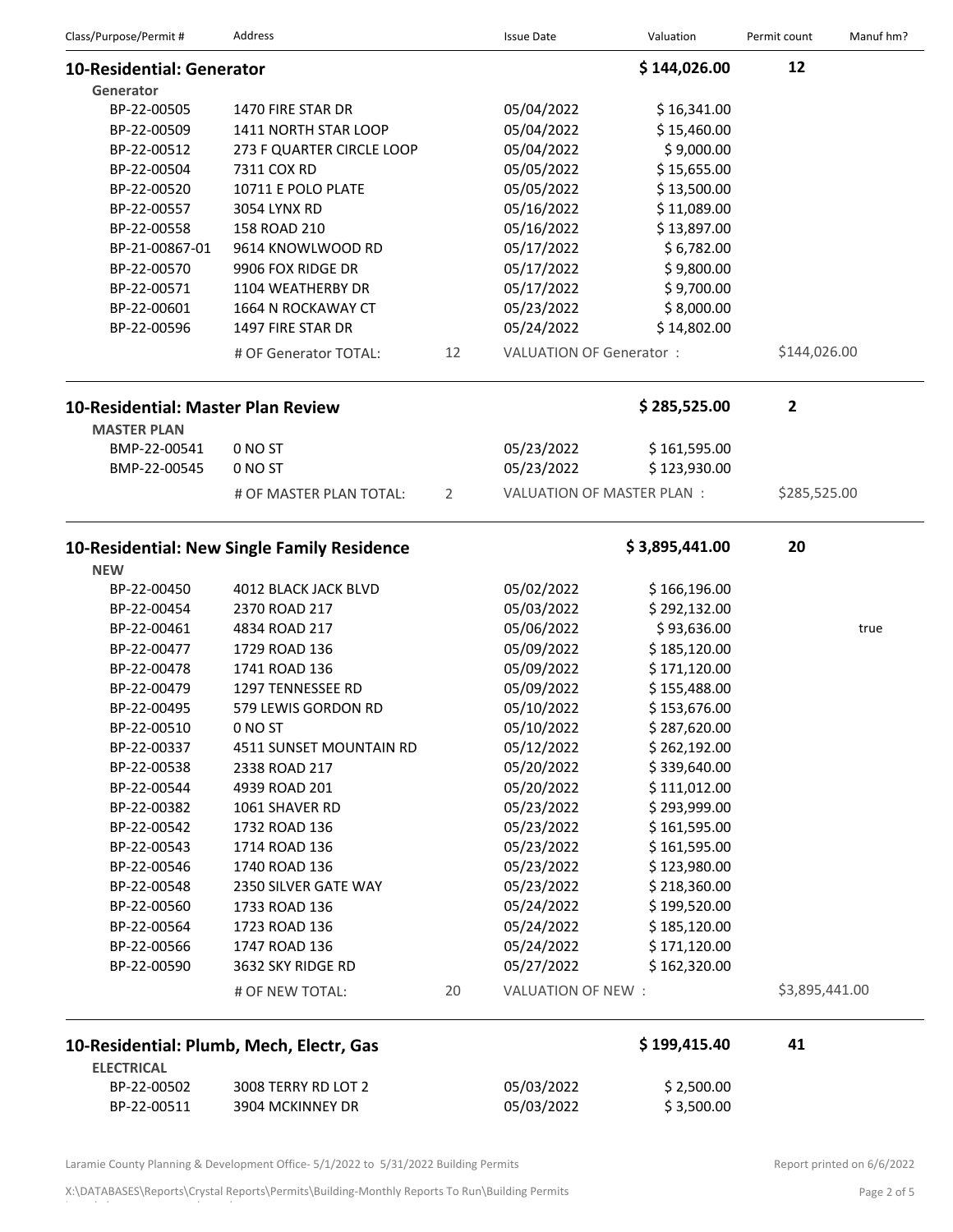| Class/Purpose/Permit#      | Address                                           |                | <b>Issue Date</b>               | Valuation                | Permit count | Manuf hm? |
|----------------------------|---------------------------------------------------|----------------|---------------------------------|--------------------------|--------------|-----------|
|                            | 10-Residential: Plumb, Mech, Electr, Gas          |                |                                 | \$199,415.40             | 41           |           |
| <b>ELECTRICAL</b>          |                                                   |                |                                 |                          |              |           |
| BP-22-00525                | 338 REMINGTON RANCH RD                            |                | 05/04/2022                      | \$3,896.00               |              |           |
| BP-22-00534                | 1891 STUDEBAKER RD                                |                | 05/09/2022                      | \$2,000.00               |              |           |
| BP-22-00536                | 3400 S GREELEY HWY LOT 105                        |                | 05/09/2022                      | \$1,600.00               |              |           |
| BP-22-00555                | 0 NO ST                                           |                | 05/11/2022                      | \$500.00                 |              |           |
| BP-22-00562                | 0 NO ST                                           |                | 05/12/2022                      | \$1,540.00               |              |           |
| BP-22-00575                | 1192 OTTO RD                                      |                | 05/13/2022                      | \$110.00                 |              |           |
| BP-22-00589                | 910 MITCHELL PL                                   |                | 05/17/2022                      | \$1,000.00               |              |           |
| BP-22-00602                | 10531 CHOKE CHERRY RD                             |                | 05/20/2022                      | \$3,019.00               |              |           |
| BP-22-00641                | 1017 TRAILS END DR                                |                | 05/27/2022                      | \$4,985.00               |              |           |
| BP-22-00644                | 2946 ROAD 161                                     |                | 05/27/2022                      | \$1,000.00               |              |           |
|                            | # OF ELECTRICAL TOTAL:                            | 12             | <b>VALUATION OF ELECTRICAL:</b> |                          | \$25,650.00  |           |
| FE.                        |                                                   |                |                                 |                          |              |           |
| BP-22-00553                | 425 ROAD 138                                      |                | 05/11/2022                      | \$10,699.14              |              |           |
| BP-22-00568                | 1029 BLUE MOUNTAIN RD                             |                | 05/12/2022                      | \$5,981.65               |              |           |
| BP-22-00600                | 7006 N COLLEGE DR                                 |                | 05/19/2022                      | \$13,076.00              |              |           |
| BP-22-00624                | 1840 ROAD 124                                     |                | 05/25/2022                      | \$8,514.00               |              |           |
|                            | # OF FE TOTAL:                                    | 4              | VALUATION OF FE:                |                          | \$38,270.79  |           |
| <b>FURNACE/AC</b>          |                                                   |                |                                 |                          |              |           |
| BP-22-00516                | 2258 IRIQUOIS DR                                  |                | 05/04/2022                      | \$5,077.00               |              |           |
| BP-22-00517                | 13400 E FOUR MILE RD                              |                | 05/04/2022                      | \$4,439.00               |              |           |
| BP-22-00518                | 6603 FOXGLOVE DR                                  |                | 05/04/2022                      | \$13,368.00              |              |           |
| BP-22-00519                | 1908 ROAD 217                                     |                | 05/04/2022                      | \$2,025.00               |              |           |
| BP-22-00523                | 693 ROAD 159                                      |                | 05/04/2022                      | \$3,720.42               |              |           |
| BP-22-00524                | 2817 IRON MOUNTAIN RD                             |                | 05/04/2022                      | \$1,027.95               |              |           |
| BP-22-00527                | 2311 COULTER DR                                   |                | 05/04/2022                      | \$2,963.50               |              |           |
| BP-22-00528                | 1216 COLE RD                                      |                | 05/04/2022                      | \$6,005.01               |              |           |
| BP-22-00532                | 2108 S FOURTH AVE                                 |                | 05/09/2022                      | \$3,278.00               |              |           |
| BP-22-00551                | 11805 CAMPSTOOL RD                                |                | 05/11/2022                      | \$5,366.91               |              |           |
| BP-22-00561                |                                                   |                | 05/12/2022                      | \$5,998.00               |              |           |
| BP-22-00583                | 236 F QUARTER CIRCLE LOOP<br>9901 CARBINE TRL     |                | 05/17/2022                      | \$13,200.00              |              |           |
| BP-22-00593                |                                                   |                | 05/18/2022                      | \$5,455.00               |              |           |
| BP-22-00594                | 609 E PROSSER RD LOT 51                           |                | 05/18/2022                      | \$5,869.00               |              |           |
|                            | 6518 BECKLE RD                                    |                | 05/18/2022                      | \$9,079.00               |              |           |
| BP-22-00595                | 1131 ROAD 154<br>606 W FOUR MILE RD               |                | 05/24/2022                      | \$4,508.00               |              |           |
| BP-22-00615<br>BP-22-00620 |                                                   |                | 05/24/2022                      | \$10,335.82              |              |           |
| BP-22-00622                | <b>6505 CHICKADEE DR</b>                          |                | 05/25/2022                      | \$3,994.00               |              |           |
|                            | 1191 GRANITE SPRINGS RD LOT 28A                   |                |                                 |                          |              |           |
| BP-22-00623                | 103 PEGASUS POINT                                 |                | 05/25/2022                      | \$5,609.30<br>\$2,697.93 |              |           |
| BP-22-00646<br>BP-22-00647 | 1611 SILVER SPUR RD<br>3400 S GREELEY HWY LOT 126 |                | 05/27/2022<br>05/31/2022        | \$3,695.00               |              |           |
|                            | # OF FURNACE/AC TOTAL:                            | 21             | VALUATION OF FURNACE/AC :       |                          | \$117,711.84 |           |
|                            |                                                   |                |                                 |                          |              |           |
| GF<br>BP-22-00563          | 2113 PARK AVE                                     |                | 05/12/2022                      | \$6,025.00               |              |           |
| BP-22-00645                | 1404 GREEN MOUNTAIN RD                            |                | 05/27/2022                      | \$7,275.71               |              |           |
|                            |                                                   |                |                                 |                          | \$13,300.71  |           |
|                            | # OF GF TOTAL:                                    | $\overline{2}$ | VALUATION OF GF :               |                          |              |           |
| PG                         |                                                   |                |                                 |                          |              |           |
| BP-22-00498                | 9901 CARBINE TRL                                  |                | 05/02/2022                      | \$2,500.00               |              |           |
| BP-22-00640                | 3400 S GREELEY HWY LOT 126                        |                | 05/27/2022                      | \$1,982.06               |              |           |
|                            | # OF PG TOTAL:                                    | 2              | VALUATION OF PG :               |                          | \$4,482.06   |           |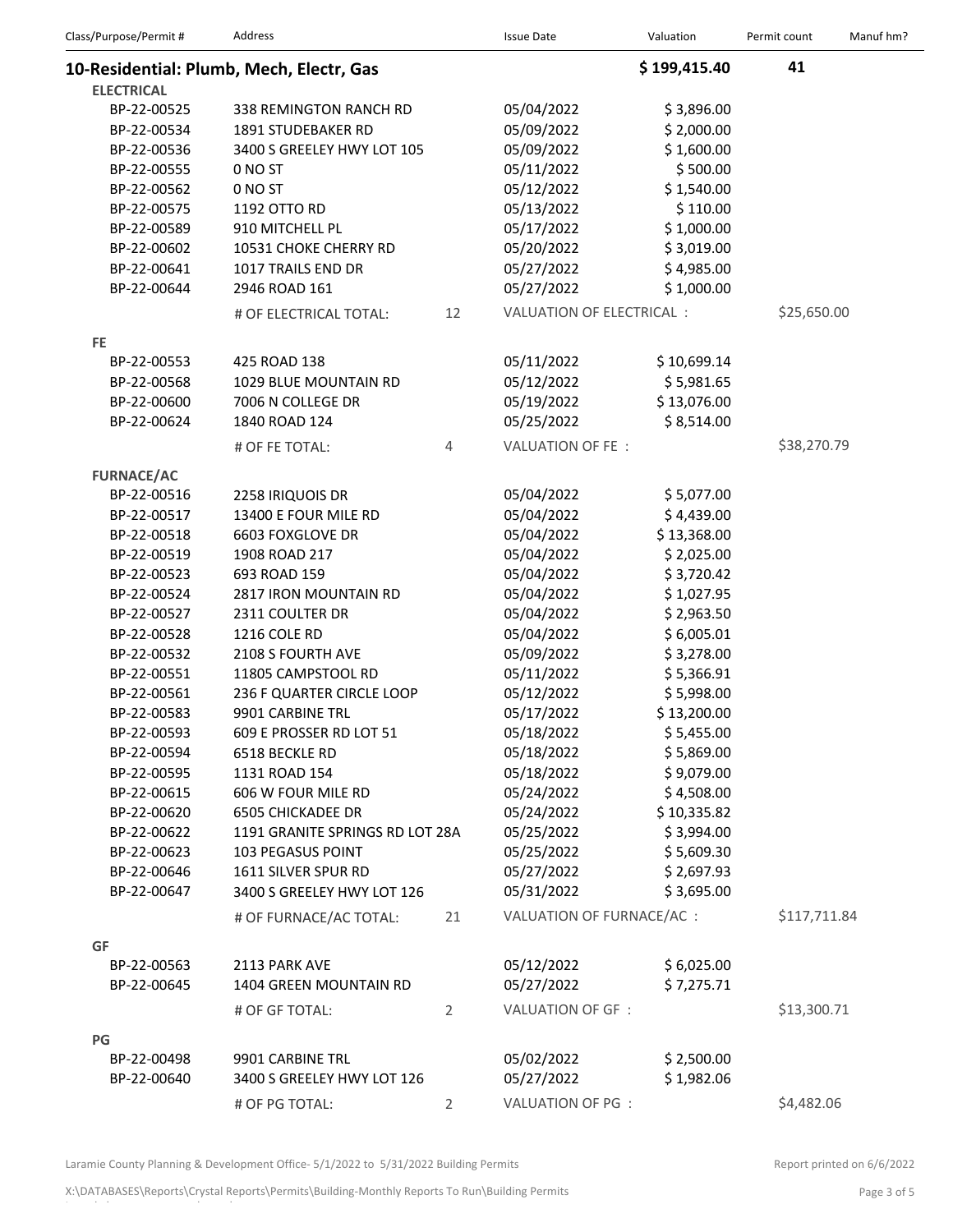| Class/Purpose/Permit#             | Address                                      |              | <b>Issue Date</b>         | Valuation                  | Permit count | Manuf hm? |
|-----------------------------------|----------------------------------------------|--------------|---------------------------|----------------------------|--------------|-----------|
|                                   | 10-Residential: Renovation And/Or Addition   |              |                           | \$632,450.00               | 13           |           |
| <b>ADDITION</b>                   |                                              |              |                           |                            |              |           |
| BP-22-00466                       | 230 ROAD 237                                 |              | 05/03/2022                | \$88,014.00                |              |           |
| BP-22-00475<br>BP-22-00476        | 1244 HAPPY JACK RD                           |              | 05/09/2022                | \$57,800.00                |              |           |
| BP-22-00539                       | 1691 ROAD 136<br>4018 WINTERSET DR           |              | 05/09/2022<br>05/23/2022  | \$148,920.00<br>\$7,740.00 |              |           |
| BP-22-00580                       | 1522 MCALLISTER LN                           |              | 05/27/2022                | \$171,576.00               |              |           |
|                                   |                                              |              |                           |                            |              |           |
|                                   | # OF ADDITION TOTAL:                         | 5            | VALUATION OF ADDITION :   |                            | \$474,050.00 |           |
| <b>RENOVATION</b>                 |                                              |              |                           |                            |              |           |
| BP-21-00802-01                    | 1467 FIRE STAR DR                            |              | 05/03/2022                | \$18,940.00                |              |           |
| BP-22-00474                       | 3726 CHUCK WAGON RD                          |              | 05/05/2022                | \$800.00                   |              |           |
| BP-22-00093-01                    | 1711 SILVER SPUR RD                          |              | 05/09/2022                | \$1,560.00                 |              |           |
| BP-22-00488                       | 8516 YELLOWSTONE RD                          |              | 05/10/2022                | \$19,600.00                |              |           |
| BP-22-00499                       | 2533 FALLING STAR LOOP                       |              | 05/12/2022                | \$39,160.00                |              |           |
| BP-22-00514                       | 3780 GGR RD                                  |              | 05/12/2022                | \$24,000.00                |              |           |
| BP-22-00529                       | 2333 SILVER GATE WAY                         |              | 05/17/2022                | \$21,880.00                |              |           |
| BP-21-01609-01                    | 2360 SILVER GATE WAY                         |              | 05/27/2022                | \$32,460.00                |              |           |
|                                   | # OF RENOVATION TOTAL:                       | 8            | VALUATION OF RENOVATION : |                            | \$158,400.00 |           |
|                                   | 15-Demolition: Residential And/Or Commerical |              |                           | \$38,950.00                | 2            |           |
| <b>DEMOLISH</b>                   |                                              |              |                           |                            |              |           |
| BP-22-00515                       | 509 E ALLISON RD                             |              | 05/11/2022                | \$15,000.00                |              |           |
| BP-22-00573                       | 7167 HARVEST LOOP                            |              | 05/25/2022                | \$23,950.00                |              |           |
|                                   | # OF DEMOLISH TOTAL:                         | 2            | VALUATION OF DEMOLISH:    |                            | \$38,950.00  |           |
| 20-Commercial<br><b>ACCESSORY</b> |                                              |              |                           | \$3,075,402.00             | 17           |           |
| BP-22-00486                       | 1503 E ALLISON RD                            |              | 05/11/2022                | \$522,270.00               |              |           |
|                                   | # OF ACCESSORY TOTAL:                        | $\mathbf{1}$ | VALUATION OF ACCESSORY:   |                            | \$522,270.00 |           |
|                                   |                                              |              |                           |                            |              |           |
| <b>ADDITION</b>                   |                                              |              |                           |                            |              |           |
| BP-22-00506                       | 245 I-25 SERVICE RD                          |              | 05/16/2022                | \$1,000.00                 |              |           |
| BP-22-00535                       | 1994 ROAD 136                                |              | 05/23/2022                | \$920,000.00               |              |           |
|                                   | # OF ADDITION TOTAL:                         | 2            | VALUATION OF ADDITION :   |                            | \$921,000.00 |           |
| <b>ELECTRICAL</b>                 |                                              |              |                           |                            |              |           |
| BP-22-00352                       | 6997 TRUMPETER DR                            |              | 05/04/2022                | \$70,000.00                |              |           |
| BP-22-00540                       | 1807 E FOX FARM RD                           |              | 05/10/2022                | \$4,200.00                 |              |           |
| BP-22-00079-01                    | 5453 ROAD 202                                |              | 05/12/2022                | \$200,000.00               |              |           |
| BP-22-00576                       | 505 WILLIAMS ST LOT 289                      |              | 05/16/2022                | \$4,500.00                 |              |           |
| BP-22-00579                       | 505 WILLIAMS ST LOT 289                      |              | 05/16/2022                | \$11,500.00                |              |           |
| BP-22-00625                       | 3470 I-80                                    |              | 05/25/2022                | \$3,000.00                 |              |           |
|                                   | # OF ELECTRICAL TOTAL:                       | 6            | VALUATION OF ELECTRICAL : |                            | \$293,200.00 |           |
|                                   |                                              |              |                           |                            |              |           |
| <b>GAS</b>                        |                                              |              |                           |                            |              |           |
| BP-22-00577                       | 505 WILLIAMS ST                              |              | 05/16/2022                | \$3,300.00                 |              |           |
| BP-22-00628                       | 505 WILLIAMS ST LOT 260                      |              | 05/26/2022                | \$1,100.00                 |              |           |
|                                   | # OF GAS TOTAL:                              | 2            | VALUATION OF GAS:         |                            | \$4,400.00   |           |

**NEW**